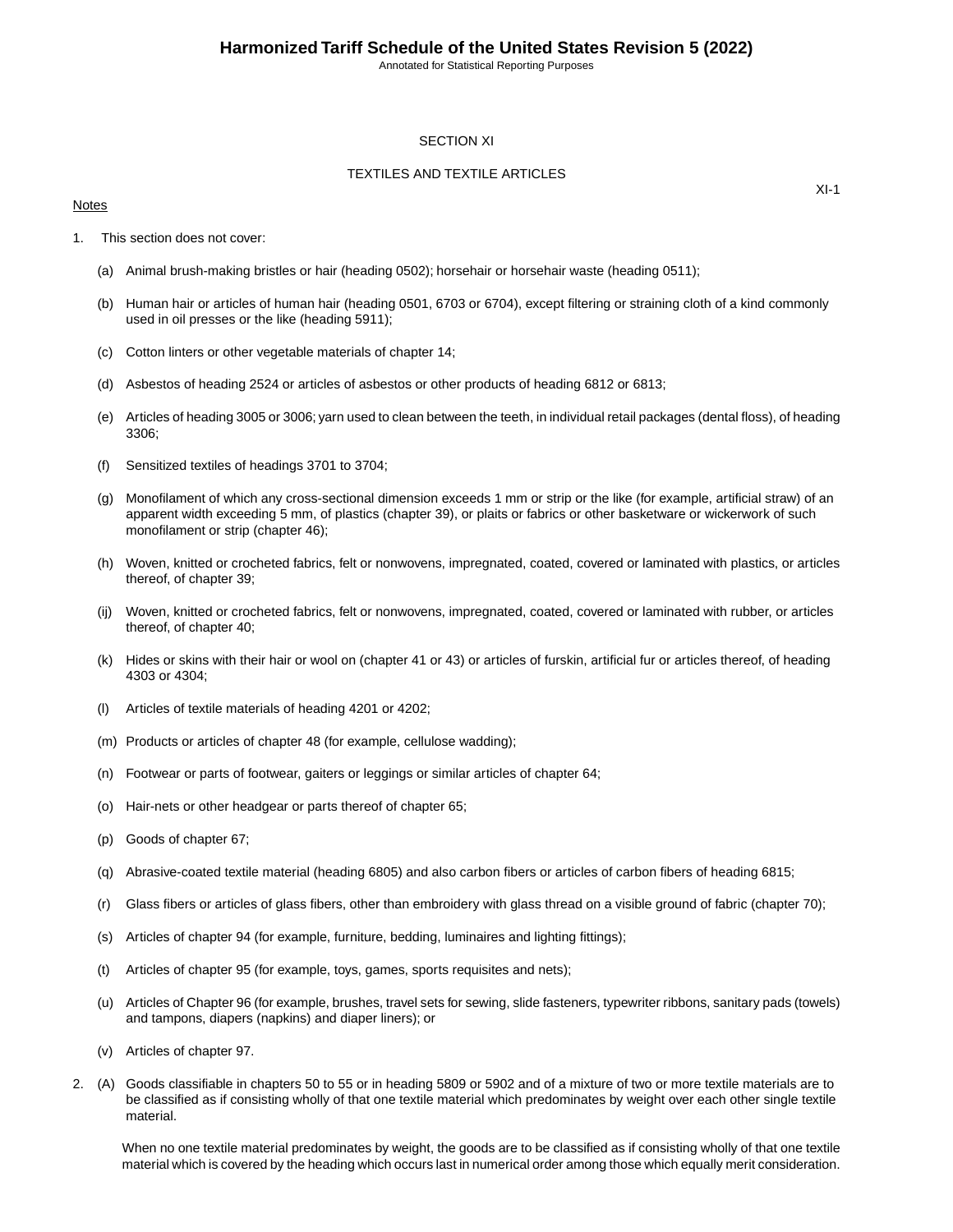Notes (con.)

- (B) For the purposes of the above rule:
	- (a) Gimped horsehair yarn (heading 5110) and metalized yarn (heading 5605) are to be treated as a single textile material the weight of which is to be taken as the aggregate of the weights of its components; for the classification of woven fabrics, metal thread is to be regarded as a textile material;
	- (b) The choice of appropriate heading shall be effected by determining first the chapter and then the applicable heading within that chapter, disregarding any materials not classified in that chapter;
	- (c) When both chapters 54 and 55 are involved with any other chapter, chapters 54 and 55 are to be treated as a single chapter;
	- (d) Where a chapter or a heading refers to goods of different textile materials, such materials are to be treated as a single textile material.
- (C) The provisions of paragraphs (A) and (B) above apply also to the yarns referred to in notes 3, 4, 5 or 6 below.
- 3. (A) For the purposes of this section, and subject to the exceptions in paragraph (B) below, yarns (single, multiple (folded) or cabled) of the following descriptions are to be treated as "twine, cordage, ropes and cables":
	- (a) Of silk or waste silk, measuring more than 20,000 decitex;
	- (b) Of man-made fibers (including yarn of two or more monofilaments of chapter 54), measuring more than 10,000 decitex;
	- (c) Of true hemp or flax:
		- (i) Polished or glazed, measuring 1,429 decitex or more; or
		- (ii) Not polished or glazed, measuring more than 20,000 decitex;
	- (d) Of coir, consisting of three or more plies;
	- (e) Of other vegetable fibers, measuring more than 20,000 decitex; or
	- (f) Reinforced with metal thread.
	- (B) Exceptions:
		- (a) Yarn of wool or other animal hair and paper yarn, other than yarn reinforced with metal thread;
		- (b) Man-made filament tow of chapter 55 and multifilament yarn without twist or with a twist of less than 5 turns per meter of chapter 54;
		- (c) Silkworm gut of heading 5006 and monofilaments of chapter 54;
		- (d) Metalized yarn of heading 5605; yarn reinforced with metal thread is subject to paragraph (A)(f) above; and
		- (e) Chenille yarn, gimped yarn and loop wale-yarn of heading 5606.
- 4. (A) For the purposes of chapters 50, 51, 52, 54 and 55, the expression "put up for retail sale" in relation to yarn means, subject to the exceptions in paragraph (B) below, yarn (single, multiple (folded) or cabled) put up:
	- (a) On cards, reels, tubes or similar supports, of a weight (including support) not exceeding:
		- (i) 85 g in the case of silk, waste silk or man-made filament yarn; or
		- (ii) 125 g in other cases;
	- (b) In balls, hanks or skeins of a weight not exceeding:
		- (i) 85 g in the case of man-made filament yarn of less than 3,000 decitex, silk or silk waste;
		- (ii) 125 g in the case of all other yarns of less than 2,000 decitex; or
		- (iii) 500 g in other cases;

### XI-2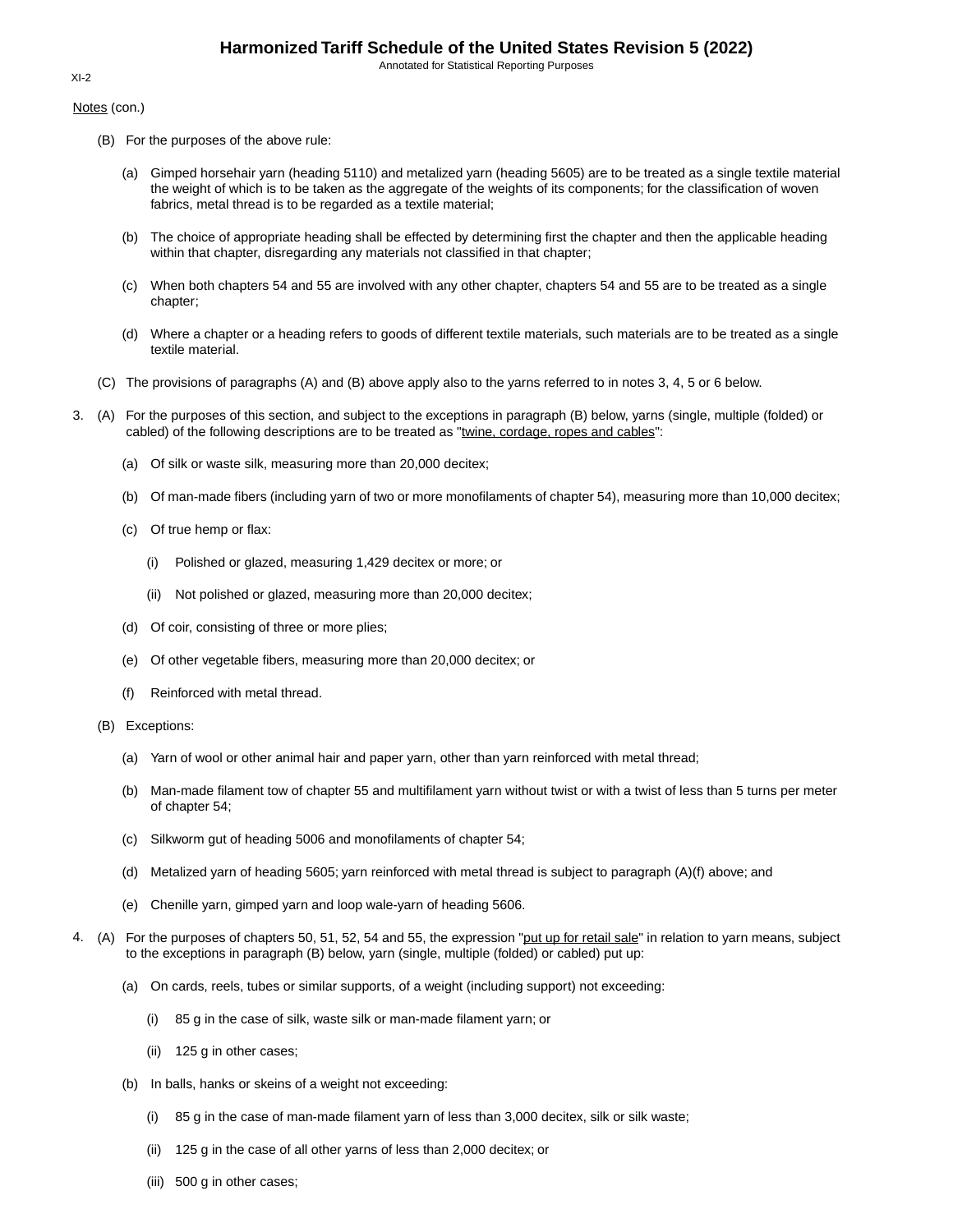### Notes (con.)

- (c) In hanks or skeins comprising several smaller hanks or skeins separated by dividing threads which render them independent one of the other, each of uniform weight not exceeding:
	- (i) 85 g in the case of silk, waste silk or man-made filament yarn; or
	- (ii) 125 g in other cases.
- (B) Exceptions:
	- (a) Single yarn of any textile material, except:
		- (i) Single yarn of wool or fine animal hair, unbleached; and
		- (ii) Single yarn of wool or fine animal hair, bleached, dyed or printed, measuring more than 5,000 decitex;
	- (b) Multiple (folded) or cabled yarn, unbleached:
		- (i) Of silk or waste silk, however put up; or
		- (ii) Of other textile material except wool or fine animal hair, in hanks or skeins;
	- (c) Multiple (folded) or cabled yarn of silk or waste silk, bleached, dyed or printed, measuring 133 decitex or less; and
	- (d) Single, multiple (folded) or cabled yarn of any textile material:
		- (i) In cross-reeled hanks or skeins; or
		- (ii) Put up on supports or in some other manner indicating its use in the textile industry (for example, on cops, twisting mill tubes, pirns, conical bobbins or spindles, or reeled in the form of cocoons for embroidery looms).
- 5. For the purposes of headings 5204, 5401 and 5508, the expression "sewing thread" means multiple (folded) or cabled yarn:
	- (a) Put up on supports (for example, reels, tubes) of a weight (including support) not exceeding 1,000 g;
	- (b) Dressed for use as sewing thread; and
	- (c) With a final "Z" twist.
- 6. For the purposes of this section, the expression "high tenacity yarn" means yarn having a tenacity, expressed in cN/tex (centinewtons per tex), greater than the following:

| Multiple (folded) or cabled yarn of nylon or other polyamides, or of |  |
|----------------------------------------------------------------------|--|
|                                                                      |  |

Single, multiple (folded) or cabled yarn of viscose rayon..............................27 cN/tex

- 7. For the purposes of this section, the expression "made up" means:
	- (a) Cut otherwise than into squares or rectangles;
	- (b) Produced in the finished state, ready for use (or merely needing separation by cutting dividing threads) without sewing or other working (for example, certain dusters, towels, tablecloths, scarf squares, blankets);
	- (c) Cut to size and with at least one heat-sealed edge with a visibly tapered or compressed border and the other edges treated as described in any other subparagraph of this note, but excluding fabrics the cut edges of which have been prevented from unraveling by hot cutting or by other simple means;
	- (d) Hemmed or with rolled edges, or with a knotted fringe at any of the edges, but excluding fabrics the cut edges of which have been prevented from unraveling by whipping or by other simple means;
	- (e) Cut to size and having undergone a process of drawn thread work;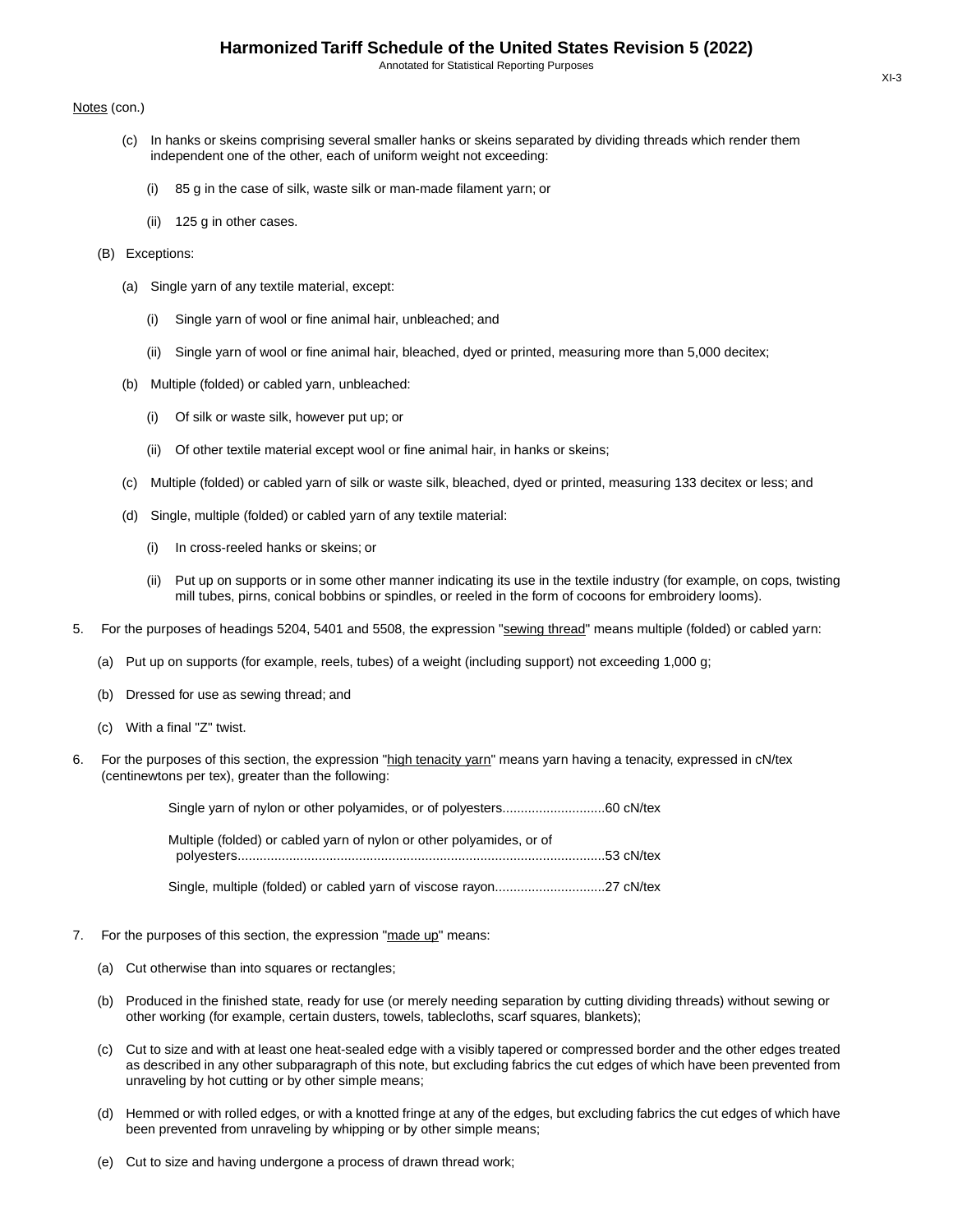Annotated for Statistical Reporting Purposes

Notes (con.)

- (f) Assembled by sewing, gumming or otherwise (other than piece goods consisting of two or more lengths of identical material joined end to end and piece goods composed of two or more textiles assembled in layers, whether or not padded); or
- (g) Knitted or crocheted to shape, whether presented as separate items or in the form of a number of items in the length.
- 8. For the purposes of chapters 50 to 60:
	- (a) Chapters 50 to 55 and 60 and, except where the context otherwise requires, chapters 56 to 59, do not apply to goods made up within the meaning of note 7 above; and
	- (b) Chapters 50 to 55 and 60 do not apply to goods of chapters 56 to 59.
- 9. The woven fabrics of chapters 50 to 55 include fabrics consisting of layers of parallel textile yarns superimposed on each other at acute or right angles. These layers are bonded at the intersections of the yarns by an adhesive or by thermal bonding.
- 10. Elastic products consisting of textile materials combined with rubber threads are classified in this section.
- 11. For the purposes of this section, the expression "impregnated" includes "dipped."
- 12. For the purposes of this section, the expression "polyamides" includes "aramids."
- 13. For the purposes of this Section and, where applicable, throughout the tariff schedule, the expression "elastomeric yarn" means filament yarn, including monofilament, of synthetic textile material, other than textured yarn, which does not break on being extended to three times its original length and which returns, after being extended to twice its original length, within a period of five minutes, to a length not greater than one and a half times its original length.
- 14. Unless the context otherwise requires, textile garments of different headings are to be classified in their own headings even if put up in sets for retail sale. For the purposes of this note, the expression "textile garments" means garments of headings 6101 to 6114 and headings 6201 to 6211.
- 15. Subject to note 1 to section XI, textiles, garments and other textile articles, incorporating chemical, mechanical or electronic components for additional functionality, whether incorporated as built-in components or within the fiber or fabric, are classified in their respective headings in Section XI provided that they retain the essential character of the goods of this section.

### Subheading Notes

- 1. In this section and, where applicable, throughout the tariff schedule, the following expressions have the meanings hereby assigned to them:
	- (a) Unbleached yarn

Yarn which:

- (i) Has the natural color of its constituent fibers and has not been bleached, dyed (whether or not in the mass) or printed; or
- (ii) Is of indeterminate color ("grey yarn"), manufactured from garnetted stock.

Such yarn may have been treated with a colorless dressing or fugitive dye (which disappears after simple washing with soap) and, in the case of man-made fibers, treated in the mass with delustering agents (for example, titanium dioxide).

(b) Bleached yarn

Yarn which:

- (i) Has undergone a bleaching process, is made of bleached fibers or, unless the context otherwise requires, has been dyed white (whether or not in the mass) or treated with a white dressing;
- (ii) Consists of a mixture of unbleached and bleached fibers; or
- (iii) Is multiple (folded) or cabled and consists of unbleached and bleached yarns.
- (c) Colored (dyed or printed) yarn

Yarn which:

### $XI-4$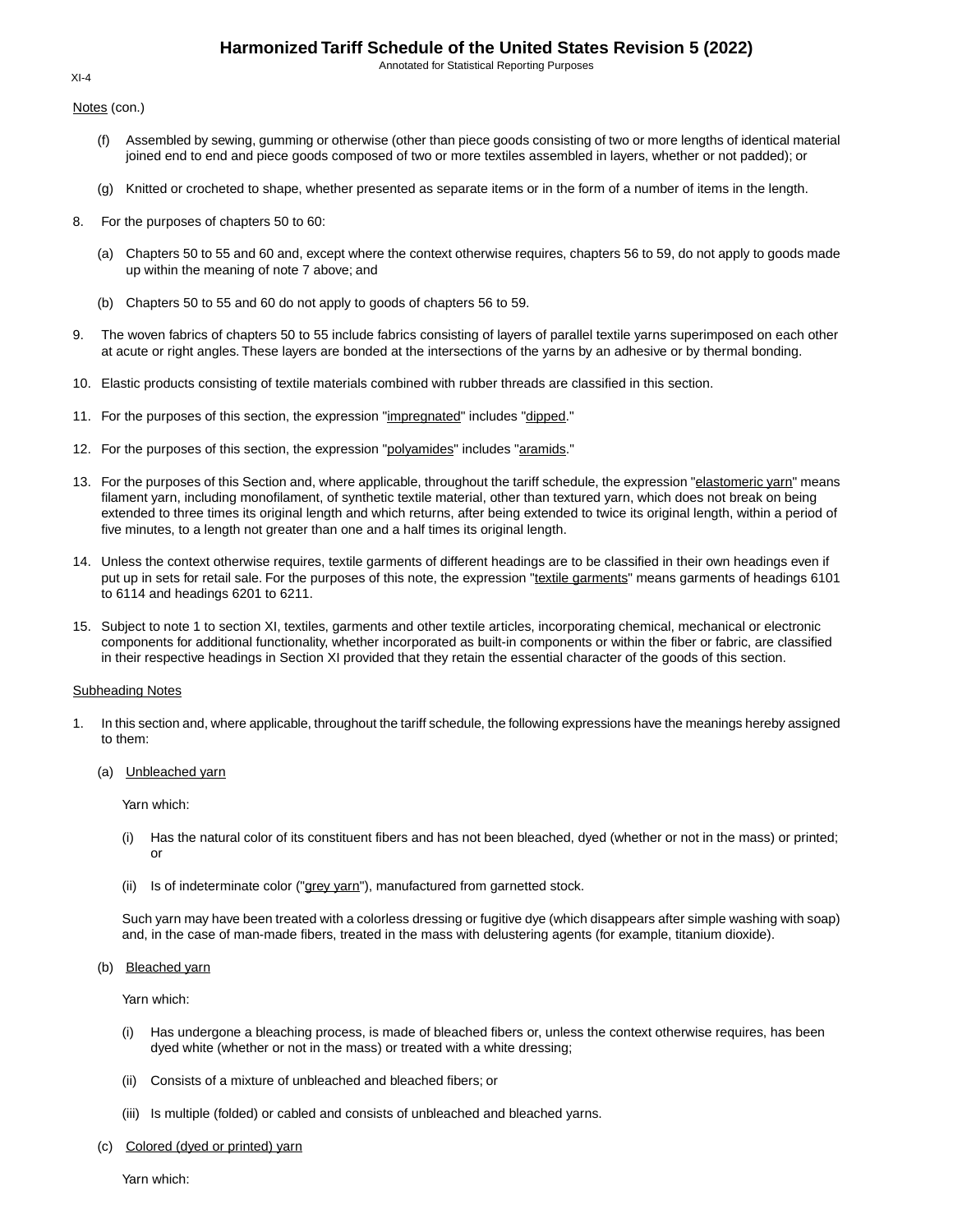#### Subheading Notes (con.)

- (i) Is dyed (whether or not in the mass) other than white or in a fugitive color, or printed, or made from dyed or printed fibers;
- (ii) Consists of a mixture of dyed fibers of different colors or of a mixture of unbleached or bleached fibers with colored fibers (marl or mixture yarns), or is printed in one or more colors at intervals to give the impression of dots;
- (iii) Is obtained from slivers or rovings which have been printed; or
- (iv) Is multiple (folded) or cabled and consists of unbleached or bleached yarn and colored yarn.

The above definitions also apply, mutatis mutandis, to monofilament and to strip or the like of chapter 54.

#### (d) Unbleached woven fabric

Woven fabric made from unbleached yarn and which has not been bleached, dyed or printed. Such fabric may have been treated with a colorless dressing or a fugitive dye.

### (e) Bleached woven fabric

Woven fabric which:

- (i) Has been bleached or, unless the context otherwise requires, dyed white or treated with a white dressing, in the piece;
- (ii) Consists of bleached yarn; or
- (iii) Consists of unbleached and bleached yarn.

#### (f) Dyed woven fabric

Woven fabric which:

- (i) Is dyed a single uniform color other than white (unless the context otherwise requires) or has been treated with a colored finish other than white (unless the context otherwise requires), in the piece; or
- (ii) Consists of colored yarn of a single uniform color.
- (g) Woven fabric of yarns of different colors

Woven fabric (other than printed woven fabric) which:

- (i) Consists of yarns of different colors or yarns of different shades of the same color (other than the natural color of the constituent fibers);
- (ii) Consists of unbleached or bleached yarn and colored yarn; or
- (iii) Consists of marl or mixture yarns.

(In all cases, the yarn used in selvages and piece ends is not taken into consideration.)

#### (h) Printed woven fabric

Woven fabric which has been printed in the piece, whether or not made from yarns of different colors.

(The following are also regarded as printed woven fabrics: woven fabrics bearing designs made, for example, with a brush or spray gun, by means of transfer paper, by flocking or by the batik process.)

The definitions at (d) to (h) above apply, mutatis mutandis , to knitted or crocheted fabrics.

(ij) Plain weave

A fabric construction in which each yarn of the weft passes alternately over and under successive yarns of the warp and each yarn of the warp passes alternately over and under successive yarns of the weft.

The definitions at (d) to (h) above apply, mutatis mutandis, to knitted or crocheted fabrics.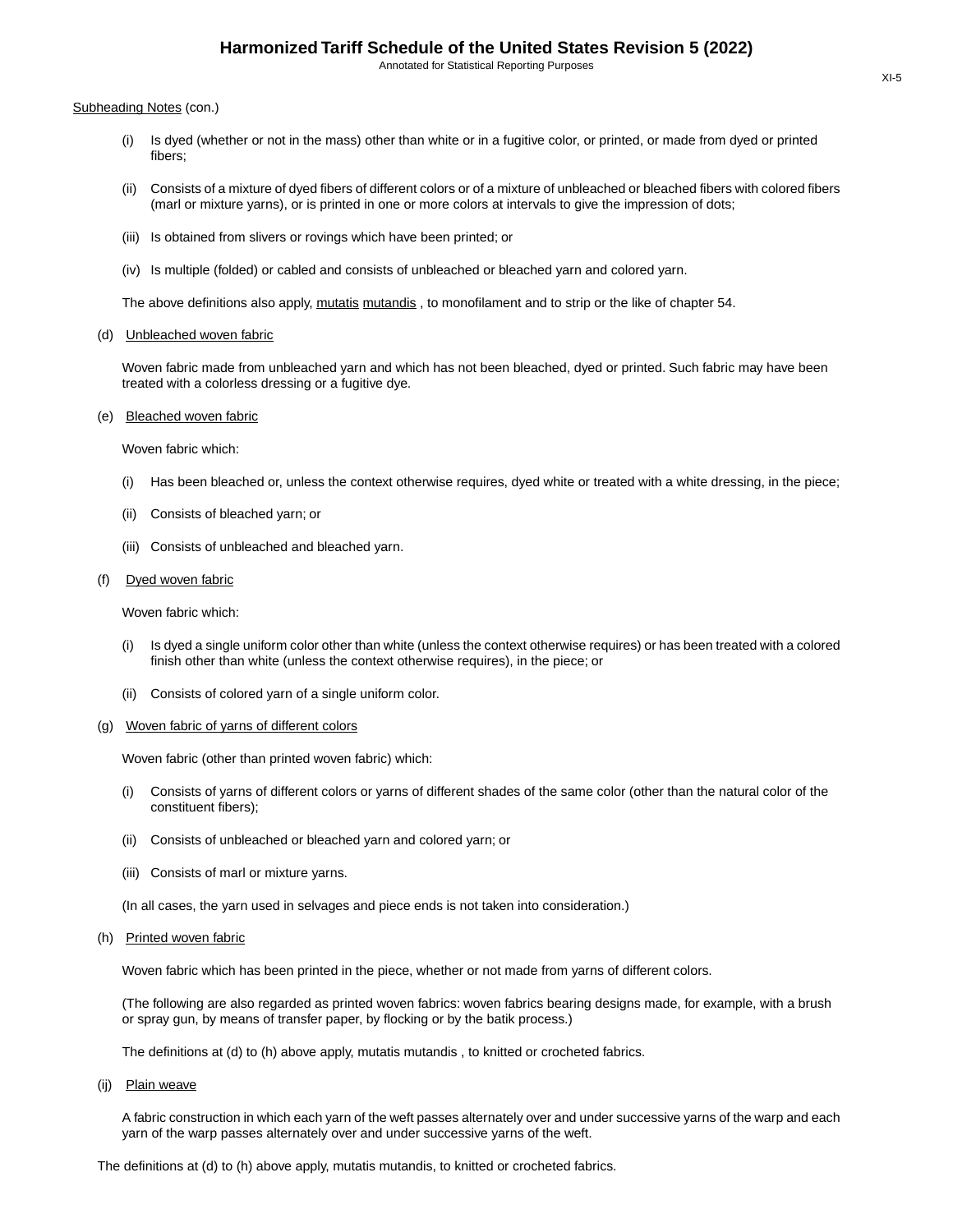Annotated for Statistical Reporting Purposes

Subheading Notes (con.)

- 2. (A) Products of chapters 56 to 63 containing two or more textile materials are to be regarded as consisting wholly of that textile material which would be selected under note 2 to this section for the classification of a product of chapters 50 to 55 or of heading 5809 consisting of the same textile materials.
	- (B) For the application of this rule:
		- (a) Where appropriate, only the part which determines the classification under general interpretative rule 3 shall be taken into account;
		- (b) In the case of textile products consisting of a ground fabric and a pile or looped surface no account shall be taken of the ground fabric;
		- (c) In the case of embroidery of heading 5810 and goods thereof, only the ground fabric shall be taken into account. However, embroidery without visible ground, and goods thereof, shall be classified with reference to the embroidering threads alone.

### Additional U.S. Notes

- 1. In the case of each provision in the tariff schedule on which the United States has agreed to reduce the rate of duty, pursuant to a trade agreement entered into under section 101 of the Trade Act of 1974 before January 3, 1980, on any cotton, wool or man-made fiber textile product as defined in the Arrangement Regarding International Trade in Textiles, as extended on December 14, 1977 (the Arrangement), if the Arrangement, or a substitute arrangement, including unilateral import restrictions or bilateral agreements, determined by the President to be suitable, ceases to be in effect with respect to the United States before the total reduction in the rate of duty for such provision under sections 101 and 109 of the Trade Act of 1974 has become effective, then the President shall proclaim the rate of duty in rate column 1 for such provision existing on January 1, 1975, to be the rate of duty effective, with respect to articles entered or withdrawn from warehouse for consumption, within 30 days after such cessation and until the President proclaims the continuation of such reduction under the next sentence. If subsequently the Arrangement or a substitute arrangement, including unilateral import restrictions or bilateral agreements, determined by the President to be suitable, is in effect with respect to the United States, then the President shall proclaim the continuation of the reduction of such rate of duty pursuant to such trade agreement. For purposes of section 109(c)(2) of the Trade Act of 1974, any time when a rate of duty existing on January 1, 1975, is in effect under this note shall be time when part of such reduction is not in effect by reason of legislation of the United States or action thereunder.
- 2. The term "Certified hand-loomed and folklore" as used with respect to products provided for in the tariff schedule, refers to such products as have been certified, in accordance with procedures established by the United States Trade Representative pursuant to international understandings, by an official of a government agency of the country where the products were produced, to have been so made.

#### Statistical Notes

- 1. Restraints under the Arrangement regarding International Trade in Textiles may not apply to developing country exports of "hand-loomed and folklore products" which have been certified, in accordance with procedures established by the Committee for the Implementation of Textile Agreements pursuant to international understandings, by an official of a government agency of the country where the products were produced, to have been so made. The importer is required to identify such certified products on the entry summary or withdrawal forms by placing the symbol "F" as a prefix to the appropriate 10-digit statistical reporting number.
- 2. For the purposes of the Tariff Schedule:
	- (a) The term "subject to cotton restraints" means articles in which:
		- (i) The cotton component equals or exceeds 50 percent by weight of all the component fibers thereof; or
		- (ii) The cotton and any wool, fine animal hair or man-made fibers in the aggregate equals or exceeds 50 percent by weight of all the component fibers thereof and the cotton component equals or exceeds the weight of each of the wool (including fine animal hair) and man-made fiber components.
	- (b) The term "subject to wool restraints" means articles not provided for in (a) above and in which the wool (including fine animal hair) component exceeds 17 percent by weight of all the component fibers thereof.

XI-6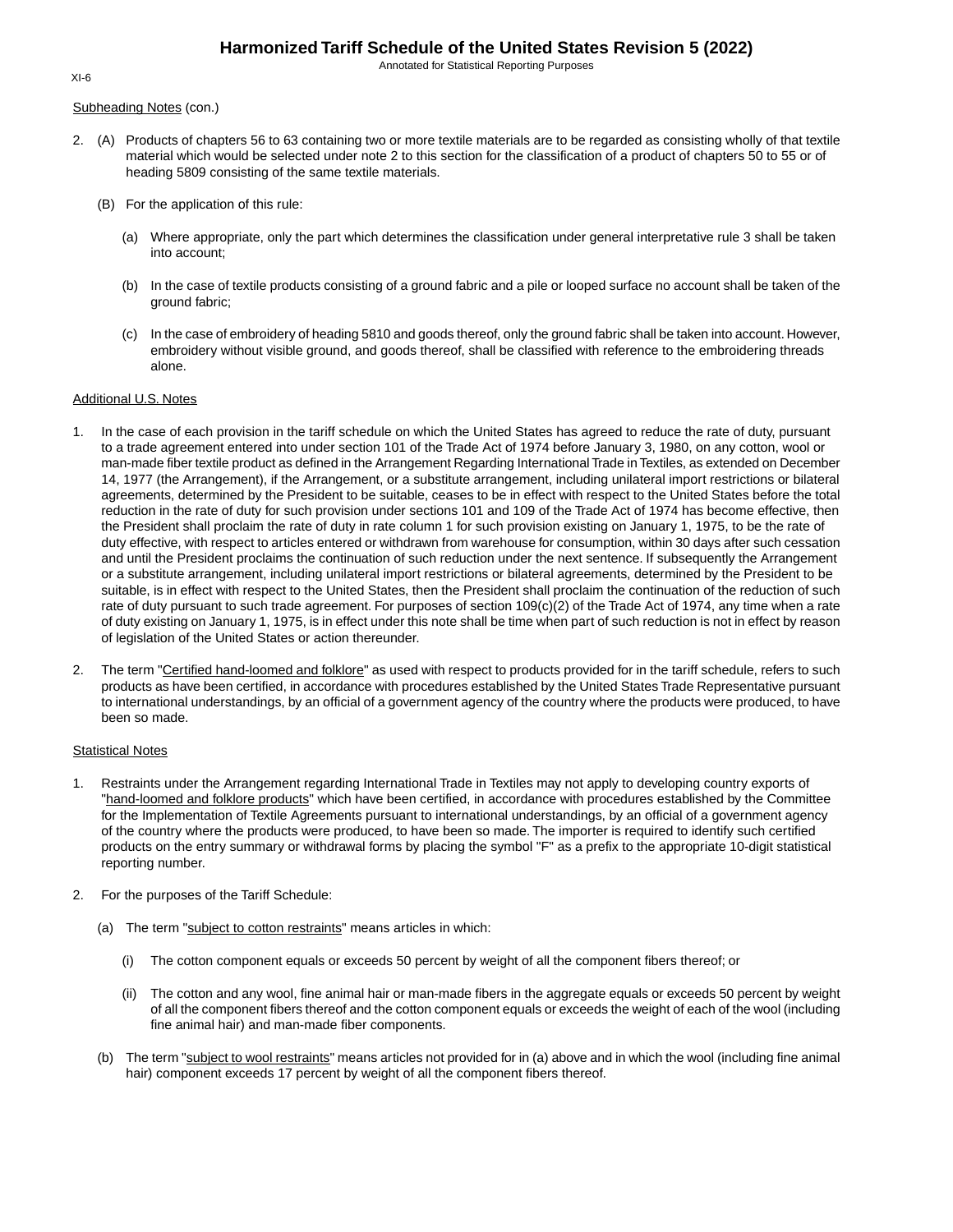Statistical Notes (con.)

(c) The term "subject to man-made fiber restraints" means articles not provided for in (a) or (b) above and the man-made fiber component, or the man-made fibers and any cotton, wool or fine animal hair in the aggregate, equals or exceeds 50 percent by weight of all the component fibers thereof.

For the application of this note, where appropriate, only the part of the product which determines the classification under general interpretive rule 3 shall be taken into account.

- 3. As a convenient cross-reference, each of the textile categories (or groupings) used by the United States in monitoring shipments of these products and to administer the United States textile trade agreements programs is listed in the schedule following the appropriate 10-digit description.
- 4. Entries of all textile and apparel products that are both (a) imported from Canada or from Mexico and (b) described in additional U.S. notes 3 (other than subdivision (c)), 4 and 5 to section XI must contain (i) the appropriate 10-digit statistical reporting number from and units of quantity specified in section XI for such goods, and (ii) the correct 8-digit special statistical reporting number applicable to such goods and the square meter equivalent of the goods being entered, determined in accordance with such additional U.S. notes. The special statistical reporting numbers are set forth at the end of chapter 99 of this schedule. For goods described in subdivision (c) of additional U.S. note 3, see heading 9802.00.80.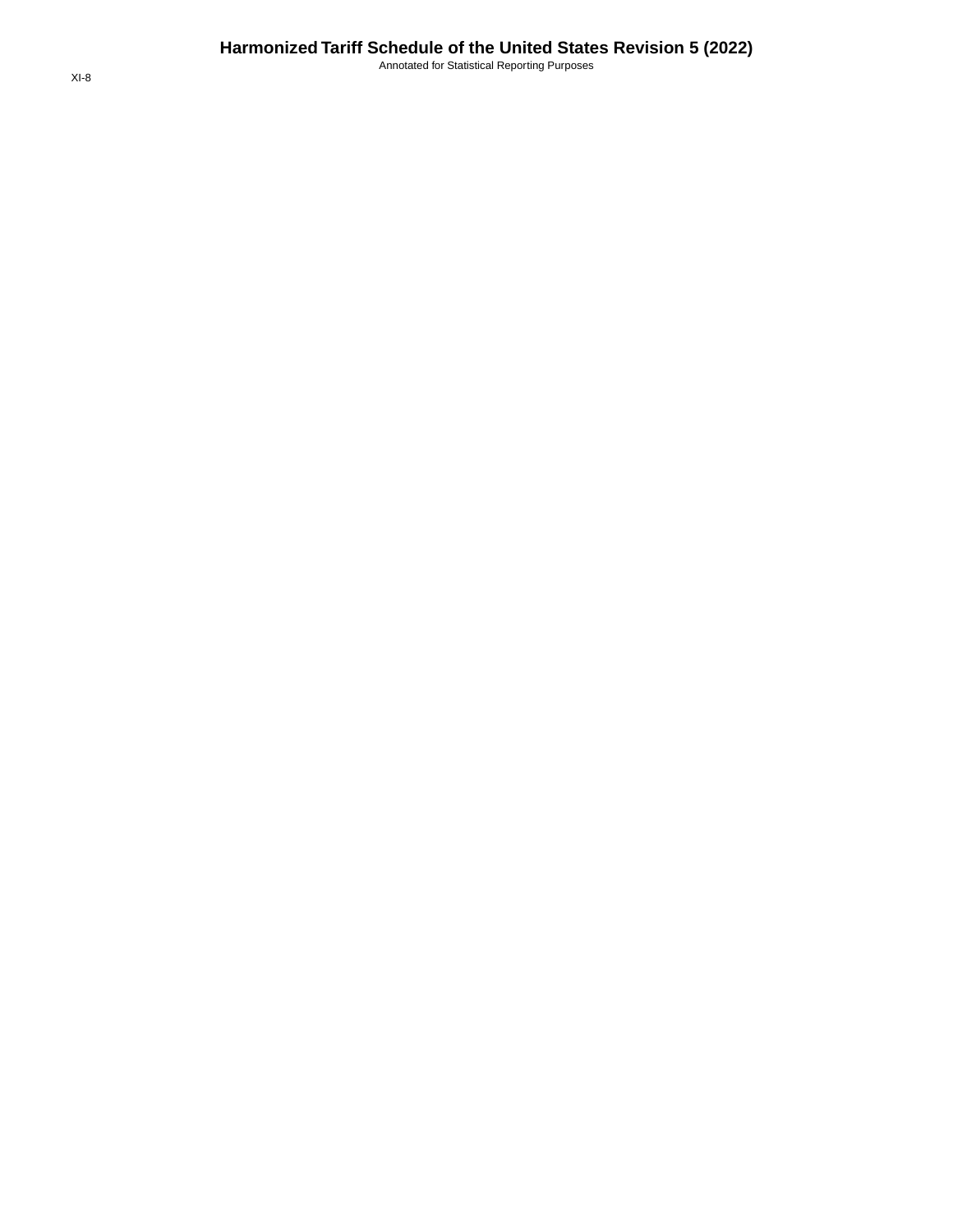Annotated for Statistical Reporting Purposes

XI 50-1

## CHAPTER 50

# SILK

## Compiler's Note

The provisions of subchapter II of chapter 99 (Miscellaneous Tariff Bills or MTBs), the provisions of the Generalized System of Preferences (GSP) found in General Note 4 and most product exclusions from the additional tariffs on products of China in subchapter III of chapter 99 expired on December 31, 2020. However, no endnotes or footnotes relating to these provisions have been deleted as of the issue date of this edition.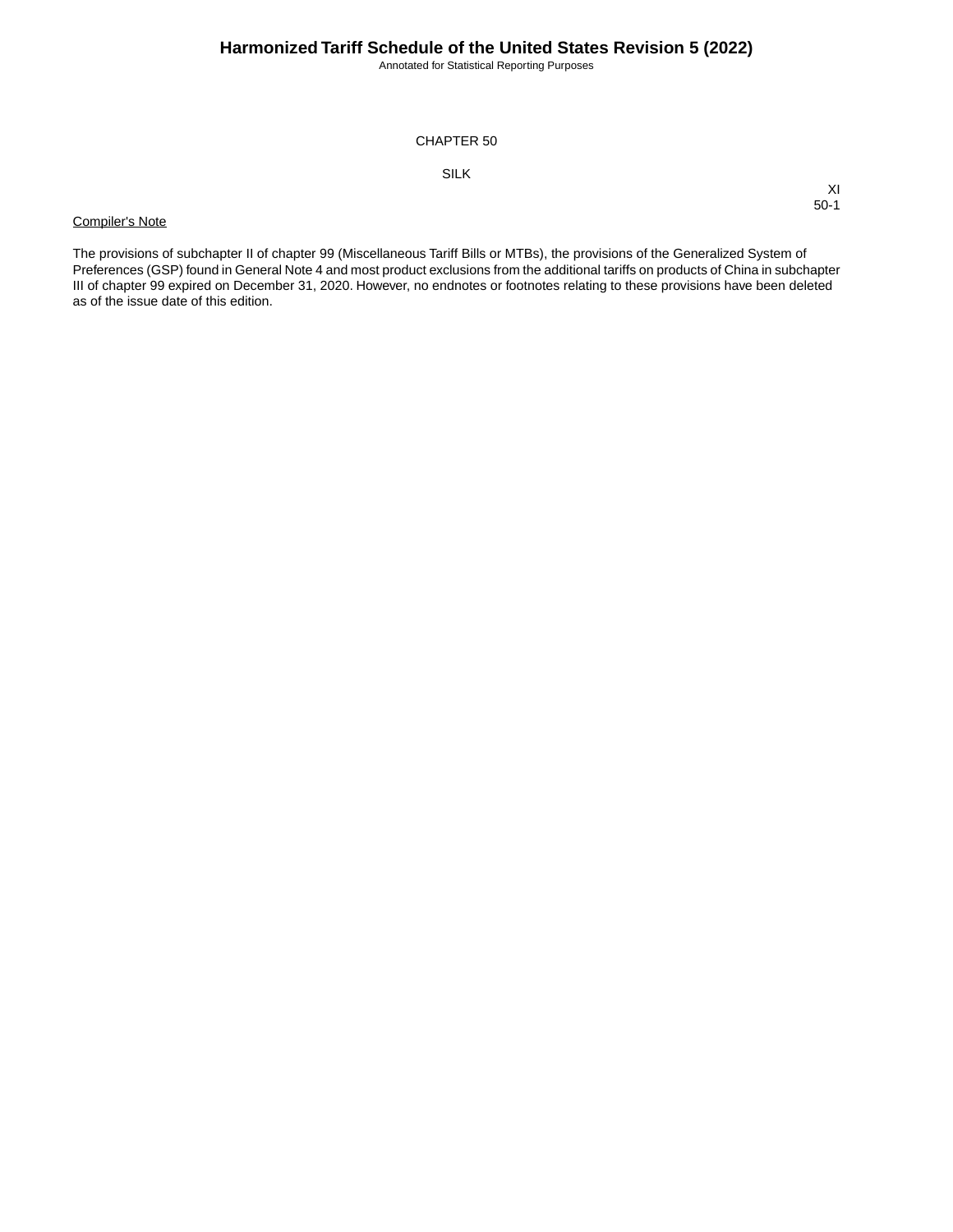Annotated for Statistical Reporting Purposes

| Heading/              | Stat.       |                                                                                                                                       | Unit                  | Rates of Duty         |                                               |                |
|-----------------------|-------------|---------------------------------------------------------------------------------------------------------------------------------------|-----------------------|-----------------------|-----------------------------------------------|----------------|
| Subheading            | Suf-<br>fix | Article Description                                                                                                                   | of<br>Quantity        | General               | 1<br>Special                                  | $\overline{2}$ |
| 5001.00.00            |             |                                                                                                                                       |                       | Free <sup>1/</sup>    |                                               | Free           |
| 5002.00.00            |             |                                                                                                                                       |                       |                       |                                               | Free           |
| 5003.00               |             | Silk waste (including cocoons unsuitable for reeling, yarn waste                                                                      |                       |                       |                                               |                |
| 5003.00.10 00         |             | and garnetted stock):                                                                                                                 |                       |                       |                                               | Free           |
| 5003.00.90 00         |             |                                                                                                                                       |                       |                       | Free (A, AU, BH, CL, 50%                      |                |
|                       |             |                                                                                                                                       |                       |                       | CO, D, E, IL, JO,<br>KR, MA, OM, P,           |                |
|                       |             |                                                                                                                                       |                       |                       | PA, PE, S, SG)                                |                |
| 5004.00.00            |             | 00 Silk yarn (other than yarn spun from silk waste) not put up for                                                                    |                       |                       |                                               |                |
|                       |             |                                                                                                                                       |                       |                       |                                               | 40%            |
| 5005.00.00            | 10          | Yarn spun from silk waste, not put up for retail sale   Free <sup>1/</sup><br>Containing 85 percent or more by weight of silk or silk |                       |                       |                                               | 50%            |
|                       |             |                                                                                                                                       |                       |                       |                                               |                |
|                       | 90          |                                                                                                                                       |                       |                       |                                               |                |
| 5006.00               |             | Silk yarn and yarn spun from silk waste, put up for retail sale;                                                                      |                       |                       |                                               |                |
| 5006.00.10 00         |             | silkworm gut:<br>Containing 85 percent or more by weight of silk or silk                                                              |                       |                       |                                               |                |
|                       |             |                                                                                                                                       |                       |                       |                                               | 40%            |
| 5006.00.90 00         |             |                                                                                                                                       |                       |                       |                                               | 40%            |
| 5007                  |             | Woven fabrics of silk or of silk waste:                                                                                               |                       |                       |                                               |                |
| 5007.10<br>5007.10.30 |             | Fabrics of noil silk:<br>Containing 85 percent or more by weight of silk or silk                                                      |                       |                       |                                               |                |
|                       |             |                                                                                                                                       |                       | $0.8\%$ <sup>1/</sup> | Free (A, AU, BH, CL, 90%<br>CO, D, E, IL, JO, |                |
|                       |             |                                                                                                                                       |                       |                       | KR, MA, OM, P,                                |                |
|                       |             | Not jacquard woven:                                                                                                                   |                       |                       | PA, PE, S, SG)                                |                |
|                       | 20          | More than 127 cm in width                                                                                                             | $\rm{m}^2$            |                       |                                               |                |
|                       |             |                                                                                                                                       | kg                    |                       |                                               |                |
|                       | 40          |                                                                                                                                       | $\mathsf{Im}^2$<br>kg |                       |                                               |                |
|                       | 90          |                                                                                                                                       | $\rm{m}^2$            |                       |                                               |                |
| 5007.10.60            |             |                                                                                                                                       | kg                    | $3.9\%$ <sup>1/</sup> | Free (AU, BH, CL,                             | 90%            |
|                       |             |                                                                                                                                       |                       |                       | CO, E <sup>*</sup> , IL, JO, KR,              |                |
|                       |             |                                                                                                                                       |                       |                       | MA, OM, P, PA,<br>PE, S, SG)                  |                |
|                       |             | Subject to cotton restraints or to man-made fiber                                                                                     |                       |                       |                                               |                |
|                       | 10          | restraints:<br>Of yarns of different colors (218)                                                                                     | $\mathsf{Im}^2$       |                       |                                               |                |
|                       |             |                                                                                                                                       | kg                    |                       |                                               |                |
|                       | 20          |                                                                                                                                       | m <sup>2</sup><br>kg  |                       |                                               |                |
|                       | 30          | Subject to wool restraints (410)                                                                                                      | $\mathsf{Im}^2$       |                       |                                               |                |
|                       |             |                                                                                                                                       | kg                    |                       |                                               |                |
|                       | 90          |                                                                                                                                       | m <sup>2</sup><br>kg  |                       |                                               |                |
|                       |             |                                                                                                                                       |                       |                       |                                               |                |
|                       |             |                                                                                                                                       |                       |                       |                                               |                |
|                       |             |                                                                                                                                       |                       |                       |                                               |                |
|                       |             |                                                                                                                                       |                       |                       |                                               |                |
|                       |             |                                                                                                                                       |                       |                       |                                               |                |
|                       |             |                                                                                                                                       |                       |                       |                                               |                |
|                       |             |                                                                                                                                       |                       |                       |                                               |                |
|                       |             |                                                                                                                                       |                       |                       |                                               |                |
|                       |             |                                                                                                                                       |                       |                       |                                               |                |

XI 50-2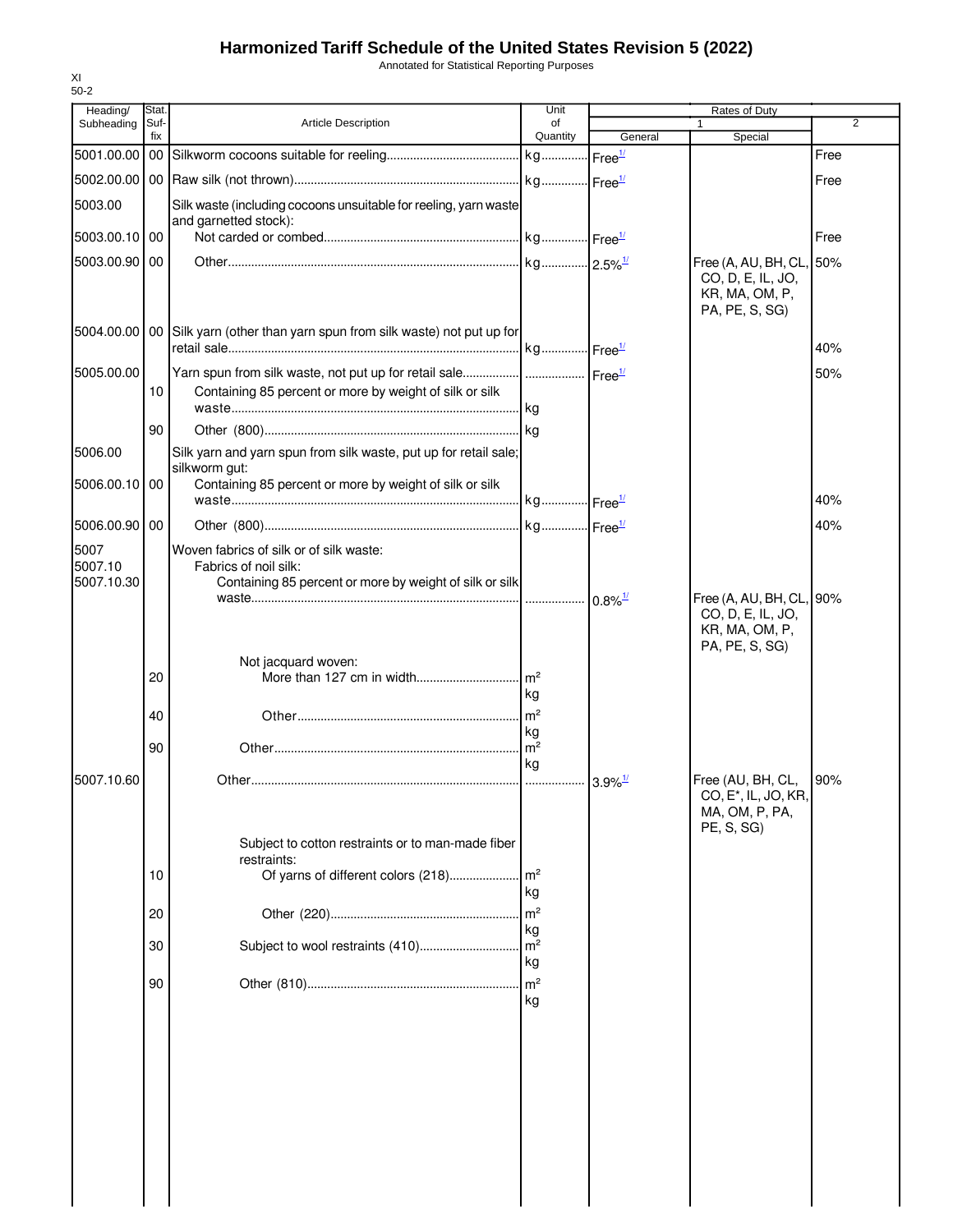Annotated for Statistical Reporting Purposes

| Heading/                  | Stat        |                                                                                                                                                                             | Unit                       |                       | Rates of Duty                                                                         |     |
|---------------------------|-------------|-----------------------------------------------------------------------------------------------------------------------------------------------------------------------------|----------------------------|-----------------------|---------------------------------------------------------------------------------------|-----|
| Subheading                | Suf-<br>fix | Article Description                                                                                                                                                         | of<br>Quantity             | General               | 1<br>Special                                                                          | 2   |
| 5007 (con.)<br>5007.20.00 |             | Woven fabrics of silk or of silk waste: (con.)<br>Other fabrics, containing 85 percent or more by weight of<br>Printed:                                                     |                            |                       |                                                                                       | 90% |
|                           | 15          | Measuring less than 77 cm in width or less than<br>77 cm between selvages, with more than 47 warp<br>yarns per cm, of a kind for use in the manufacture                     | kg                         |                       |                                                                                       |     |
|                           | 25          | Other:                                                                                                                                                                      | kg                         |                       |                                                                                       |     |
|                           | 35          |                                                                                                                                                                             | m <sup>2</sup><br>kg       |                       |                                                                                       |     |
|                           | 55          | Other:<br>Measuring less than 77 cm in width or less than<br>77 cm between selvages, with more than 47 warp<br>yarns per cm, of a kind for use in the manufacture<br>Other: | kg                         |                       |                                                                                       |     |
|                           | 65          | Not jacquard woven:                                                                                                                                                         |                            |                       |                                                                                       |     |
|                           | 85          |                                                                                                                                                                             | kg                         |                       |                                                                                       |     |
|                           | 95          |                                                                                                                                                                             | kg                         |                       |                                                                                       |     |
| 5007.90<br>5007.90.30     |             | Other fabrics:<br>Containing 85 percent or more by weight of silk or silk                                                                                                   | kg                         |                       | Free (A, AU, BH, CL, 90%<br>CO, D, E, IL, JO,                                         |     |
|                           | 20          | Not jacquard woven:                                                                                                                                                         | kg                         |                       | KR, MA, OM, P,<br>PA, PE, S, SG)                                                      |     |
|                           | 40          |                                                                                                                                                                             | kg                         |                       |                                                                                       |     |
|                           | 90          |                                                                                                                                                                             | m <sup>2</sup><br>kg       |                       |                                                                                       |     |
| 5007.90.60                |             |                                                                                                                                                                             |                            | $3.9\%$ <sup>1/</sup> | Free (AU, BH, CL,<br>CO, E <sup>*</sup> , IL, JO, KR,<br>MA, OM, P, PA,<br>PE, S, SG) | 90% |
|                           | 10          | Subject to cotton restraints or to man-made fiber<br>restraints:                                                                                                            |                            |                       |                                                                                       |     |
|                           | 20          |                                                                                                                                                                             | kg<br>m <sup>2</sup>       |                       |                                                                                       |     |
|                           | 30          | Subject to wool restraints (410)                                                                                                                                            | kg<br>m <sup>2</sup>       |                       |                                                                                       |     |
|                           | 90          |                                                                                                                                                                             | kg<br>m <sup>2</sup><br>kg |                       |                                                                                       |     |
|                           |             |                                                                                                                                                                             |                            |                       |                                                                                       |     |
|                           |             |                                                                                                                                                                             |                            |                       |                                                                                       |     |
|                           |             |                                                                                                                                                                             |                            |                       |                                                                                       |     |

XI 50-3